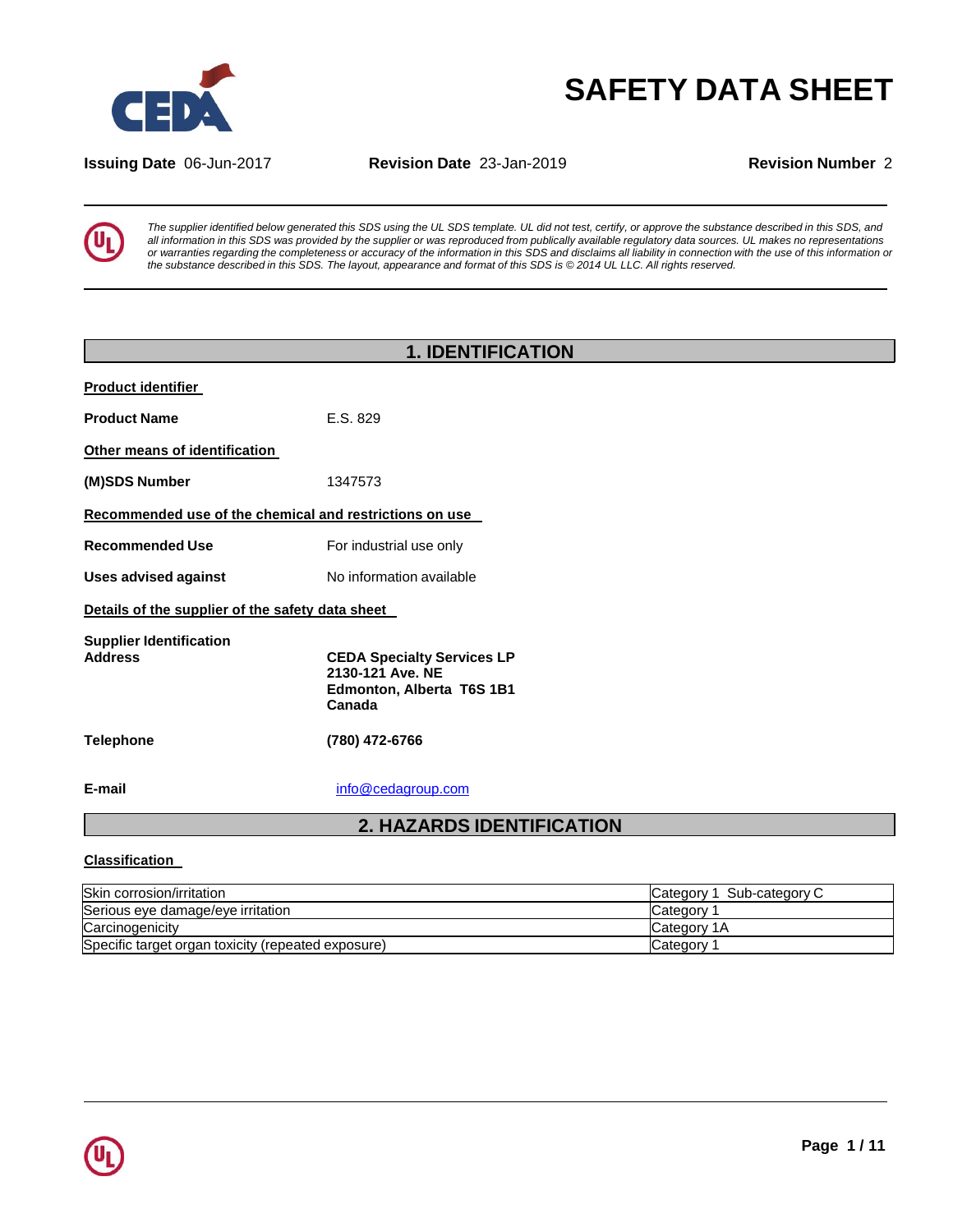**Appearance** Brown **Physical state** Bonded, fibrous glass web **Odor** Pungent

.

## **GHS Label elements, including precautionary statements**

## **Danger**

# **Hazard statements**

Causes severe skin burns and eye damage May cause cancer Causes damage to organs through prolonged or repeated exposure



#### **Precautionary Statements - Prevention**

Obtain special instructions before use

Do not handle until all safety precautions have been read and understood

Wear protective gloves/protective clothing/eye protection/face protection

Wash face, hands and any exposed skin thoroughly after handling

Do not breathe dust/fume/gas/mist/vapors/spray

Do not eat, drink or smoke when using this product

# **Precautionary Statements - Response**

Immediately call a POISON CENTER or doctor

Specific treatment (see supplemental first aid instructions on this label)

#### **Eyes**

IF IN EYES: Rinse cautiously with water for several minutes. Remove contact lenses, if present and easy to do. Continue rinsing Immediately call a POISON CENTER or doctor

#### **Skin**

IF ON SKIN (or hair): Take off immediately all contaminated clothing. Rinse skin with water/ shower

Wash contaminated clothing before reuse

## **Inhalation**

IF INHALED: Remove person to fresh air and keep comfortable for breathing Immediately call a POISON CENTER or doctor **Ingestion** IF SWALLOWED: Rinse mouth. DO NOT induce vomiting

# **Precautionary Statements - Storage**

Store locked up

# **Precautionary Statements - Disposal**

Dispose of contents/container to an approved waste disposal plant

#### **Other information**

May be harmful if swallowed

# **3. COMPOSITION/INFORMATION ON INGREDIENTS**

# **Substance**

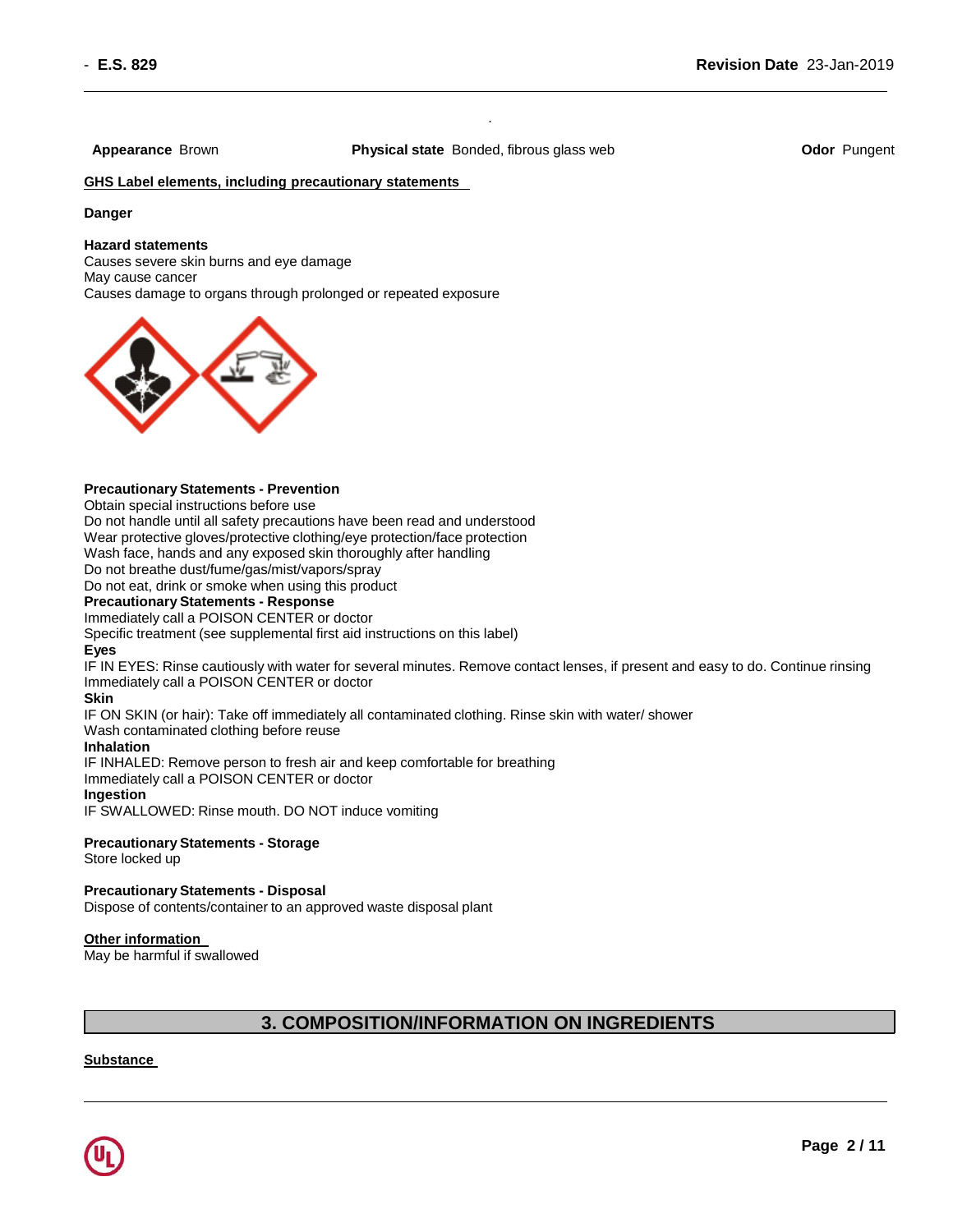Not applicable.

# **Mixture**

| <b>Chemical Name</b>          | CAS-No      | Weight-%  | <b>Hazardous Material</b><br><b>Information Review Act</b><br>registry number (HMIRA<br>registry #) | Date HMIRA filed and<br>date exemption granted<br>(if applicable) |
|-------------------------------|-------------|-----------|-----------------------------------------------------------------------------------------------------|-------------------------------------------------------------------|
| <b>Hydrous Alum Silicates</b> | 1332-58-7   | 45-50     |                                                                                                     |                                                                   |
| <b>Proprietary Resin</b>      |             | $20 - 25$ |                                                                                                     |                                                                   |
| Sodium silicate               | 1344-09-8   | $5 - 10$  |                                                                                                     |                                                                   |
| Refractory ceramic fibers     | 142844-00-6 | $3 - 8$   |                                                                                                     |                                                                   |
| Quartz                        | 14808-60-7  | 1-5       |                                                                                                     |                                                                   |
| Cellulose                     | 9004-34-6   | 1-5       |                                                                                                     |                                                                   |

# **4. FIRST AID MEASURES**

| <b>First aid measures</b>                                                  |                                                                                                                                                                                                                                                                                                                                                                                                                                                                                               |  |  |  |
|----------------------------------------------------------------------------|-----------------------------------------------------------------------------------------------------------------------------------------------------------------------------------------------------------------------------------------------------------------------------------------------------------------------------------------------------------------------------------------------------------------------------------------------------------------------------------------------|--|--|--|
| <b>General advice</b>                                                      | Immediate medical attention is required. Show this safety data sheet to the doctor in<br>attendance. IF exposed or concerned: Get medical advice/attention.                                                                                                                                                                                                                                                                                                                                   |  |  |  |
| <b>Inhalation</b>                                                          | Remove to fresh air. If breathing has stopped, give artificial respiration. Get medical<br>attention immediately. Do not use mouth-to-mouth method if victim ingested or inhaled the<br>substance; give artificial respiration with the aid of a pocket mask equipped with a one-way<br>valve or other proper respiratory medical device. If breathing is difficult, (trained personnel<br>should) give oxygen. Delayed pulmonary edema may occur. Get immediate medical<br>advice/attention. |  |  |  |
| Eye contact                                                                | Rinse immediately with plenty of water, also under the eyelids, for at least 15 minutes. Keep<br>eye wide open while rinsing. Do not rub affected area. Remove contact lenses, if present and<br>easy to do. Continue rinsing. Get immediate medical advice/attention.                                                                                                                                                                                                                        |  |  |  |
| <b>Skin contact</b>                                                        | Wash off immediately with soap and plenty of water while removing all contaminated<br>clothes and shoes. Get immediate medical advice/attention.                                                                                                                                                                                                                                                                                                                                              |  |  |  |
| Ingestion                                                                  | Do NOT induce vomiting. Clean mouth with water and drink afterwards plenty of water.<br>Never give anything by mouth to an unconscious person. Get immediate medical<br>advice/attention.                                                                                                                                                                                                                                                                                                     |  |  |  |
| Self-protection of the first aider                                         | Ensure that medical personnel are aware of the material(s) involved, take precautions to<br>protect themselves and prevent spread of contamination. Avoid contact with skin, eyes or<br>clothing. Avoid direct contact with skin. Use barrier to give mouth-to-mouth resuscitation.<br>Wear personal protective clothing (see section 8).                                                                                                                                                     |  |  |  |
| Most important symptoms and effects, both acute and delayed                |                                                                                                                                                                                                                                                                                                                                                                                                                                                                                               |  |  |  |
| <b>Symptoms</b>                                                            | Burning sensation.                                                                                                                                                                                                                                                                                                                                                                                                                                                                            |  |  |  |
| Indication of any immediate medical attention and special treatment needed |                                                                                                                                                                                                                                                                                                                                                                                                                                                                                               |  |  |  |
| Note to physicians                                                         | Product is a corrosive material. Use of gastric lavage or emesis is contraindicated.<br>Possible perforation of stomach or esophagus should be investigated. Do not give<br>chemical antidotes. Asphyxia from glottal edema may occur. Marked decrease in blood<br>pressure may occur with moist rales, frothy sputum, and high pulse pressure.                                                                                                                                               |  |  |  |

# **5. FIRE-FIGHTING MEASURES**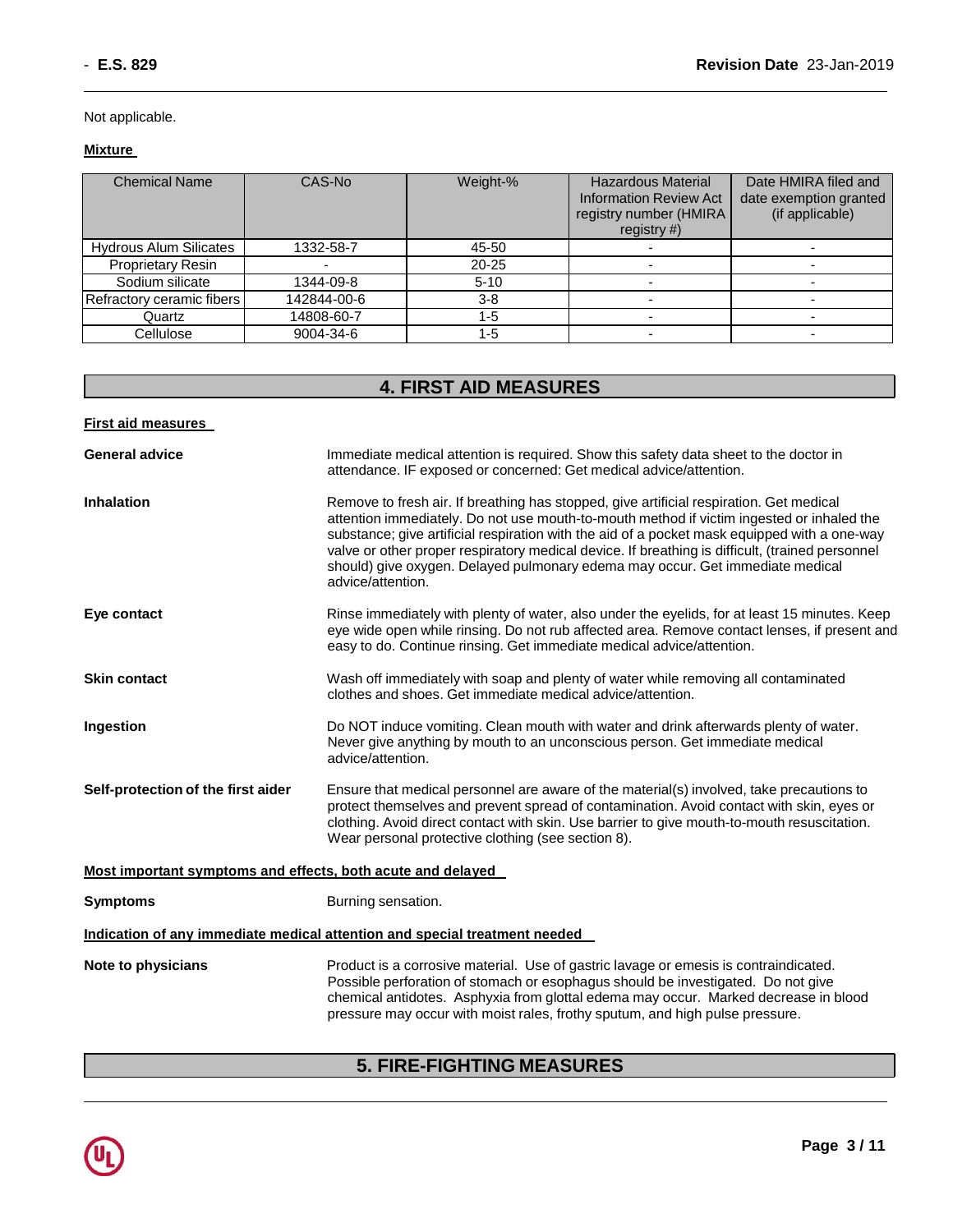| <b>Suitable Extinguishing Media</b>                                                                              | Use extinguishing measures that are appropriate to local circumstances and the<br>surrounding environment.                                |
|------------------------------------------------------------------------------------------------------------------|-------------------------------------------------------------------------------------------------------------------------------------------|
| Unsuitable extinguishing media                                                                                   | CAUTION: Use of water spray when fighting fire may be inefficient.                                                                        |
| Specific hazards arising from the<br>chemical                                                                    | The product causes burns of eyes, skin and mucous membranes. Thermal decomposition<br>can lead to release of irritating gases and vapors. |
| <b>Hazardous Combustion Products</b>                                                                             | Carbon oxides.                                                                                                                            |
| <b>Explosion Data</b><br><b>Sensitivity to Mechanical Impact None.</b><br><b>Sensitivity to Static Discharge</b> | None.                                                                                                                                     |
| Special protective equipment for<br>fire-fighters                                                                | Firefighters should wear self-contained breathing apparatus and full firefighting turnout<br>gear. Use personal protection equipment.     |

# **6. ACCIDENTAL RELEASE MEASURES**

areas. Keep people away from and upwind of spill/leak.

| Personal precautions, protective equipment and emergency procedures |                                                                                           |  |  |  |
|---------------------------------------------------------------------|-------------------------------------------------------------------------------------------|--|--|--|
| <b>Personal precautions</b>                                         | Attention! Corrosive material. Avoid contact with skin, eyes or clothing. Ensure adequate |  |  |  |
|                                                                     | ventilation. Use personal protective equipment as required. Evacuate personnel to safe    |  |  |  |

| <b>Other Information</b>                             | Refer to protective measures listed in Sections 7 and 8.                             |
|------------------------------------------------------|--------------------------------------------------------------------------------------|
| <b>Environmental precautions</b>                     |                                                                                      |
| <b>Environmental precautions</b>                     | See Section 12 for additional Ecological Information.                                |
| Methods and material for containment and cleaning up |                                                                                      |
| <b>Methods for containment</b>                       | Prevent further leakage or spillage if safe to do so.                                |
| Methods for cleaning up                              | Pick up and transfer to properly labeled containers.                                 |
| <b>Prevention of secondary hazards</b>               | Clean contaminated objects and areas thoroughly observing environmental regulations. |

# **7. HANDLING AND STORAGE**

**Precautions for safe handling** 

**Advice on safe handling** Handle in accordance with good industrial hygiene and safety practice. Avoid contact with skin, eyes or clothing. In case of insufficient ventilation, wear suitable respiratory equipment. Handle product only in closed system or provide appropriate exhaust ventilation. Do not eat, drink or smoke when using this product. Take off contaminated clothing and wash before reuse.

# **Conditions for safe storage, including any incompatibilities**

**Storage Conditions** Keep containers tightly closed in a dry, cool and well-ventilated place. Protect from moisture. Store locked up. Keep out of the reach of children. Store away from other materials.

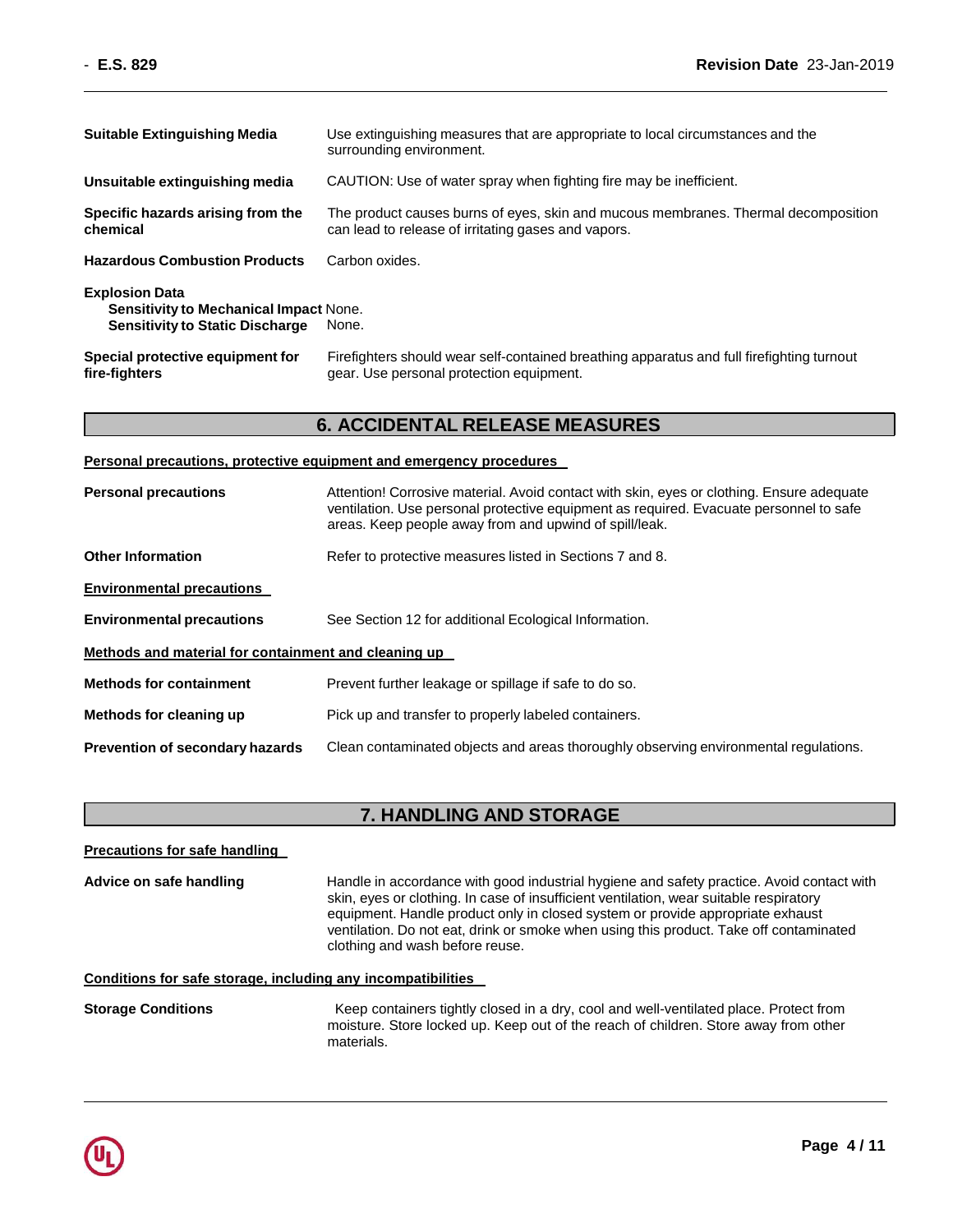# **8. EXPOSURE CONTROLS/PERSONAL PROTECTION**

# **Control parameters**

### **Exposure Limits** .

| <b>Chemical Name</b>          | <b>ACGIH TLV</b>                        |  |                                     | <b>OSHA PEL</b>                           |  | <b>NIOSH IDLH</b>                       |                                            |
|-------------------------------|-----------------------------------------|--|-------------------------------------|-------------------------------------------|--|-----------------------------------------|--------------------------------------------|
| <b>Hydrous Alum Silicates</b> | TWA: $2 \text{ mg/m}^3$ particulate     |  |                                     | TWA: 15 mg/m <sup>3</sup> total dust      |  | TWA: $10 \text{ mg/m}^3$                | total dust                                 |
| 1332-58-7                     | matter containing no asbestos           |  |                                     | TWA: 5 mg/m <sup>3</sup> respirable       |  |                                         | TWA: 5 mg/m <sup>3</sup> respirable dust   |
|                               | and <1% crystalline silica,             |  |                                     | fraction                                  |  |                                         |                                            |
|                               | respirable particulate matter           |  |                                     | (vacated) TWA: 10 mg/m <sup>3</sup> total |  |                                         |                                            |
|                               |                                         |  |                                     | dust                                      |  |                                         |                                            |
|                               |                                         |  |                                     | (vacated) TWA: 5 mg/m <sup>3</sup>        |  |                                         |                                            |
|                               |                                         |  |                                     | respirable fraction                       |  |                                         |                                            |
| Quartz                        | TWA: 0.025 mg/m <sup>3</sup> respirable |  |                                     | TWA: $0.1 \text{ mg/m}^3$ (vacated)       |  |                                         | IDLH: 50 mg/m <sup>3</sup> respirable dust |
| 14808-60-7                    | fraction                                |  |                                     |                                           |  |                                         | TWA: $0.05$ mg/m <sup>3</sup> respirable   |
|                               |                                         |  |                                     |                                           |  |                                         | dust                                       |
| Cellulose                     | TWA: $10 \text{ mg/m}^3$                |  |                                     | TWA: 15 mg/m <sup>3</sup> total dust      |  | TWA: $10 \text{ mg/m}^3$<br>total dust  |                                            |
| 9004-34-6                     |                                         |  | TWA: 5 mg/m <sup>3</sup> respirable |                                           |  | TWA: $5 \text{ mg/m}^3$ respirable dust |                                            |
|                               |                                         |  |                                     | fraction                                  |  |                                         |                                            |
|                               |                                         |  |                                     | (vacated) TWA: $15 \text{ mg/m}^3$ total  |  |                                         |                                            |
|                               |                                         |  |                                     | dust                                      |  |                                         |                                            |
|                               |                                         |  |                                     | (vacated) TWA: 5 mg/m <sup>3</sup>        |  |                                         |                                            |
|                               |                                         |  |                                     | respirable fraction                       |  |                                         |                                            |
| <b>Chemical Name</b>          | Alberta                                 |  | <b>British Columbia</b>             | Ontario TWAEV                             |  |                                         | Quebec                                     |
| <b>Hydrous Alum Silicates</b> | TWA: $2 \text{ mg/m}^3$                 |  | TWA: $2 \text{ mg/m}^3$             | TWA: $2 \text{ mg/m}^3$                   |  |                                         | TWA: $5 \text{ mg/m}^3$                    |
| 1332-58-7                     |                                         |  |                                     |                                           |  |                                         |                                            |
| Quartz                        | TWA: $0.025$ mg/m <sup>3</sup>          |  | TWA: $0.025$ mg/m <sup>3</sup>      | TWA: $0.10$ mg/m <sup>3</sup>             |  |                                         | TWA: 0.1 mg/m <sup>3</sup>                 |
| 14808-60-7                    |                                         |  |                                     |                                           |  |                                         |                                            |
| Cellulose                     | TWA: 10 mg/m <sup>3</sup> TWA: 5        |  | TWA: $10 \text{ mg/m}^3$            | TWA: $10 \text{ mg/m}^3$                  |  |                                         | TWA: 10 mg/m <sup>3</sup> TWA: 5           |
| 9004-34-6                     | mg/m <sup>3</sup>                       |  | TWA: $3 \text{ mg/m}^3$             |                                           |  |                                         | mg/m <sup>3</sup>                          |

**Other Exposure Guidelines** Vacated limits revoked by the Court of Appeals decision in AFL-CIO v. OSHA, 965 F.2d 962 (11th Cir., 1992).

# **Appropriate engineering controls**

**Engineering controls** Showers Eyewash stations Ventilation systems.

## **Individual protection measures, such as personal protective equipment**

| <b>Eye/face protection</b>     | Face protection shield. Wear safety glasses with side shields (or goggles).                                                                                                                                                                                                                                                                                                                                                                                                                                                                 |
|--------------------------------|---------------------------------------------------------------------------------------------------------------------------------------------------------------------------------------------------------------------------------------------------------------------------------------------------------------------------------------------------------------------------------------------------------------------------------------------------------------------------------------------------------------------------------------------|
| <b>Hand protection</b>         | Wear suitable gloves. Impervious gloves. Viton™. Neoprene gloves. Nitrile rubber.                                                                                                                                                                                                                                                                                                                                                                                                                                                           |
| Skin and body protection       | Wear suitable protective clothing. Long sleeved clothing. Chemical resistant apron.                                                                                                                                                                                                                                                                                                                                                                                                                                                         |
| <b>Respiratory protection</b>  | No protective equipment is needed under normal use conditions. If exposure limits are<br>exceeded or irritation is experienced, ventilation and evacuation may be required.                                                                                                                                                                                                                                                                                                                                                                 |
| General hygiene considerations | Avoid contact with skin, eyes or clothing. Wear suitable gloves and eye/face protection. Do<br>not eat, drink or smoke when using this product. Remove and wash contaminated clothing<br>and gloves, including the inside, before re-use. Contaminated work clothing should not be<br>allowed out of the workplace. Regular cleaning of equipment, work area and clothing is<br>recommended. Wash hands before breaks and immediately after handling the product.<br>Handle in accordance with good industrial hygiene and safety practice. |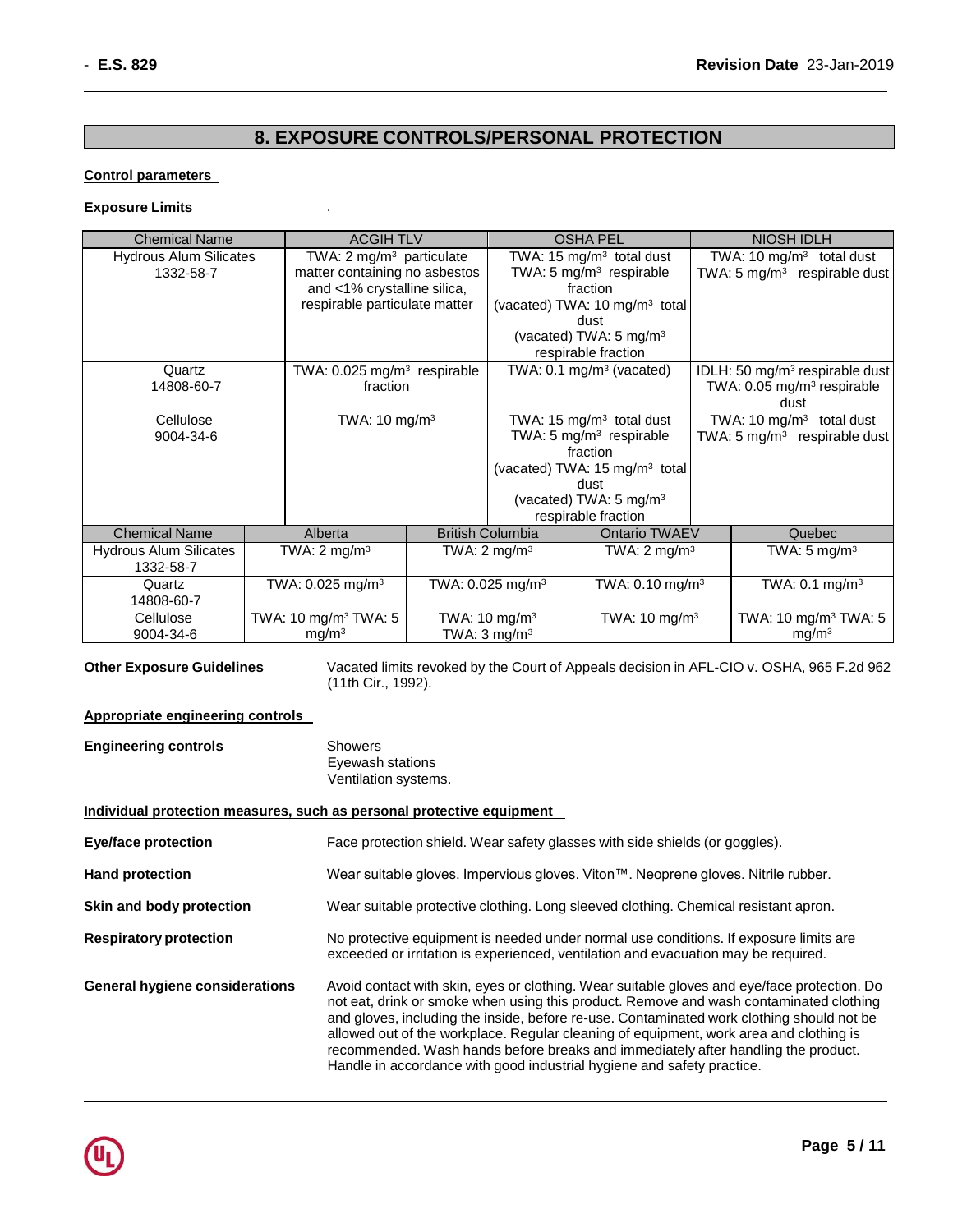# **9. PHYSICAL AND CHEMICAL PROPERTIES**

#### **Physical and Chemical Properties**

**Appearance** Brown **Odor** Pungent **Odor Threshold** No information available

**Physical state** Bonded, fibrous glass web **Color** No information available

**Melting / freezing point**<br> **Boiling point / boiling range** No data available **Boiling point / boiling range**  $\begin{array}{ccc} 180 \\ 180 \end{array}$  **No data available**  $\begin{array}{ccc} 180 \\ 180 \end{array}$  **None known Flash Point**<br> **Evaporation Rate**<br> **Evaporation Rate**<br> **Evaporation Rate**<br> **Note known**<br> **Evaporation Rate Flammability (solid, gas)** No data available None known **Flammability Limit in Air** None known **Upper flammability limit** No data available **Lower flammability limit**<br> **Vapor pressure**<br> **Vapor pressure**<br> **No data available Vapor density No data available None known Relative density**<br> **Relative density**<br> **Water Solubility**<br> **I**nsoluble in water<br> **None known Water Solubility** Insoluble in water **Partition coefficient: n-octanol/water** Not Applicable **Autoignition temperature No data available None known**<br> **Decomposition temperature No data available None known**<br>
None known **Decomposition temperature No data available None known**<br> **Kinematic viscosity No data available None known**<br>
None known **Kinematic viscosity**<br> **Contains the Cone of Allian Cone Account Available** Mone known<br>
None known<br>
None known **Dynamic viscosity**<br> **Explosive properties**<br>
No information available **Explosive properties**<br> **Oxidizing properties**<br>
No information available **Oxidizing** properties

**Other Information Softening Point No information available Molecular Weight**  No information available **VOC Content (%)** No information available **Liquid Density No information available**<br> **Bulk Density No information available Bulk Density**<br> **Particle Size**<br> **Particle Size**<br> **No information available Particle Size Distribution** 

# **Property Values Values Remarks Method Remarks Method pH Philome known**<br> **philome known**<br> **philome known**<br> **philome known**<br> **philome known Evaluation Rate** None known

**No data available None known** No data available None known

**Particle No information available**<br>**No information available** 

# **10. STABILITY AND REACTIVITY**

| <b>Reactivity</b>                                                       | No information available. Chemical                  |
|-------------------------------------------------------------------------|-----------------------------------------------------|
| stability                                                               | Stable under normal conditions.                     |
| <b>Possibility of Hazardous Reactions</b> None under normal processing. |                                                     |
| <b>Hazardous Polymerization</b>                                         | Hazardous polymerization does not occur.            |
| <b>Conditions to avoid</b>                                              | Exposure to air or moisture over prolonged periods. |
| Incompatible materials                                                  | Acids. Bases. Oxidizing agent.                      |
|                                                                         |                                                     |

**Hazardous Decomposition Products** Carbon oxides.

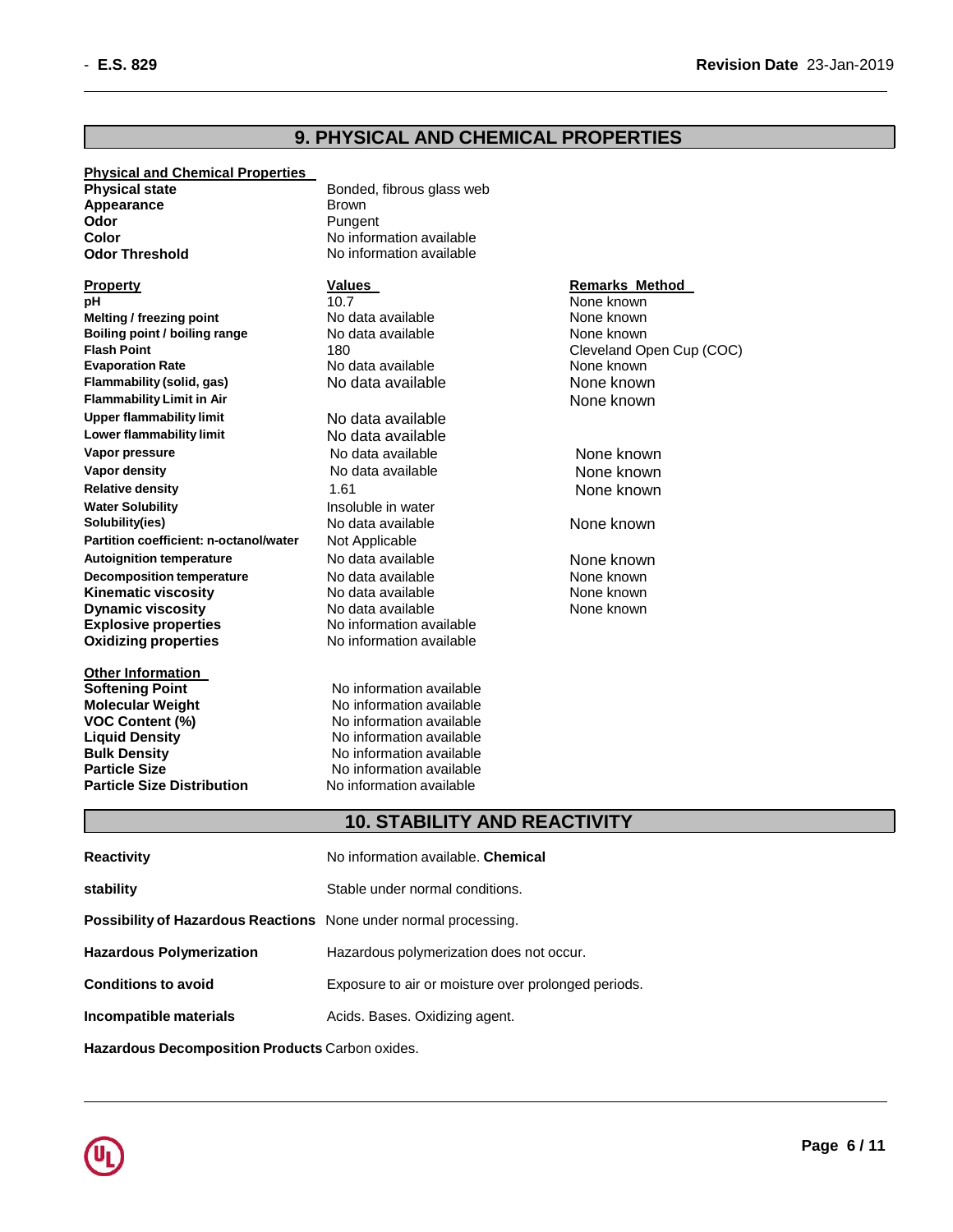# **11. TOXICOLOGICAL INFORMATION**

# **Information on likely routes of exposure**

| <b>Product Information</b>                                                                            |                           |                                                                                                                                                                                                                                                                                                                                                                                                                                                                                                                                          |                                           |  |  |  |
|-------------------------------------------------------------------------------------------------------|---------------------------|------------------------------------------------------------------------------------------------------------------------------------------------------------------------------------------------------------------------------------------------------------------------------------------------------------------------------------------------------------------------------------------------------------------------------------------------------------------------------------------------------------------------------------------|-------------------------------------------|--|--|--|
| <b>Inhalation</b>                                                                                     |                           | Specific test data for the substance or mixture is not available. Corrosive by inhalation.<br>(based on components). Inhalation of corrosive fumes/gases may cause coughing, choking,<br>headache, dizziness, and weakness for several hours. Pulmonary edema may occur with<br>tightness in the chest, shortness of breath, bluish skin, decreased blood pressure, and<br>increased heart rate. Inhaled corrosive substances can lead to a toxic edema of the lungs.<br>Pulmonary edema can be fatal.                                   |                                           |  |  |  |
| Eye contact                                                                                           |                           | Specific test data for the substance or mixture is not available. Causes burns. (based on<br>components). Corrosive to the eyes and may cause severe damage including blindness.<br>Causes serious eye damage. May cause irreversible damage to eyes.                                                                                                                                                                                                                                                                                    |                                           |  |  |  |
| <b>Skin contact</b>                                                                                   |                           | Specific test data for the substance or mixture is not available. Corrosive. (based on<br>components). Prolonged skin contact causes burns. Symptoms may be delayed.                                                                                                                                                                                                                                                                                                                                                                     |                                           |  |  |  |
| Ingestion                                                                                             |                           | Specific test data for the substance or mixture is not available. Causes burns. (based on<br>components). Ingestion causes burns of the upper digestive and respiratory tracts. May<br>cause severe burning pain in the mouth and stomach with vomiting and diarrhea of dark<br>blood. Blood pressure may decrease. Brownish or yellowish stains may be seen around the<br>mouth. Swelling of the throat may cause shortness of breath and choking. May cause lung<br>damage if swallowed. May be fatal if swallowed and enters airways. |                                           |  |  |  |
| Information on toxicological effects                                                                  |                           |                                                                                                                                                                                                                                                                                                                                                                                                                                                                                                                                          |                                           |  |  |  |
| <b>Symptoms</b>                                                                                       |                           | Redness. Burning. May cause blindness. Coughing and/ or wheezing.                                                                                                                                                                                                                                                                                                                                                                                                                                                                        |                                           |  |  |  |
| <b>Numerical measures of toxicity</b>                                                                 |                           |                                                                                                                                                                                                                                                                                                                                                                                                                                                                                                                                          |                                           |  |  |  |
| <b>Acute Toxicity</b>                                                                                 |                           |                                                                                                                                                                                                                                                                                                                                                                                                                                                                                                                                          |                                           |  |  |  |
| The following values are calculated based on chapter 3.1 of the GHS document.<br><b>ATEmix (oral)</b> | 4,544.00 mg/kg            |                                                                                                                                                                                                                                                                                                                                                                                                                                                                                                                                          |                                           |  |  |  |
| Unknown acute toxicity<br><b>Component Information</b>                                                | No information available  |                                                                                                                                                                                                                                                                                                                                                                                                                                                                                                                                          |                                           |  |  |  |
| <b>Chemical Name</b>                                                                                  | LD50 Oral                 | LD50 Dermal                                                                                                                                                                                                                                                                                                                                                                                                                                                                                                                              | Inhalation LC50                           |  |  |  |
| <b>Hydrous Alum Silicates</b>                                                                         | > 5000 mg/kg (Rat)        | $>$ 5000 mg/kg (Rat)                                                                                                                                                                                                                                                                                                                                                                                                                                                                                                                     |                                           |  |  |  |
| Sodium silicate                                                                                       | $= 1960$ mg/kg (Rat)      | > 4640 mg/kg (Rabbit)                                                                                                                                                                                                                                                                                                                                                                                                                                                                                                                    |                                           |  |  |  |
| Cellulose                                                                                             | $>$ 5 g/kg (Rat)          | > 2 g/kg (Rabbit)                                                                                                                                                                                                                                                                                                                                                                                                                                                                                                                        | $(Rat)$ 4 h<br>$> 5800$ mg/m <sup>3</sup> |  |  |  |
|                                                                                                       |                           | Delayed and immediate effects as well as chronic effects from short and long-term exposure                                                                                                                                                                                                                                                                                                                                                                                                                                               |                                           |  |  |  |
| <b>Skin corrosion/irritation</b>                                                                      |                           | Classification based on data available for ingredients. Prolonged skin contact causes burns.                                                                                                                                                                                                                                                                                                                                                                                                                                             |                                           |  |  |  |
| Serious eye damage/eye irritation                                                                     | damage to eyes.           | Classification based on data available for ingredients. Causes burns. Risk of serious                                                                                                                                                                                                                                                                                                                                                                                                                                                    |                                           |  |  |  |
| Respiratory or skin sensitization                                                                     | No information available. |                                                                                                                                                                                                                                                                                                                                                                                                                                                                                                                                          |                                           |  |  |  |
| Germ cell mutagenicity                                                                                | No information available. |                                                                                                                                                                                                                                                                                                                                                                                                                                                                                                                                          |                                           |  |  |  |
| Carcinogenicity                                                                                       | carcinogen.               | Classification based on data available for ingredients. Contains a known or suspected                                                                                                                                                                                                                                                                                                                                                                                                                                                    |                                           |  |  |  |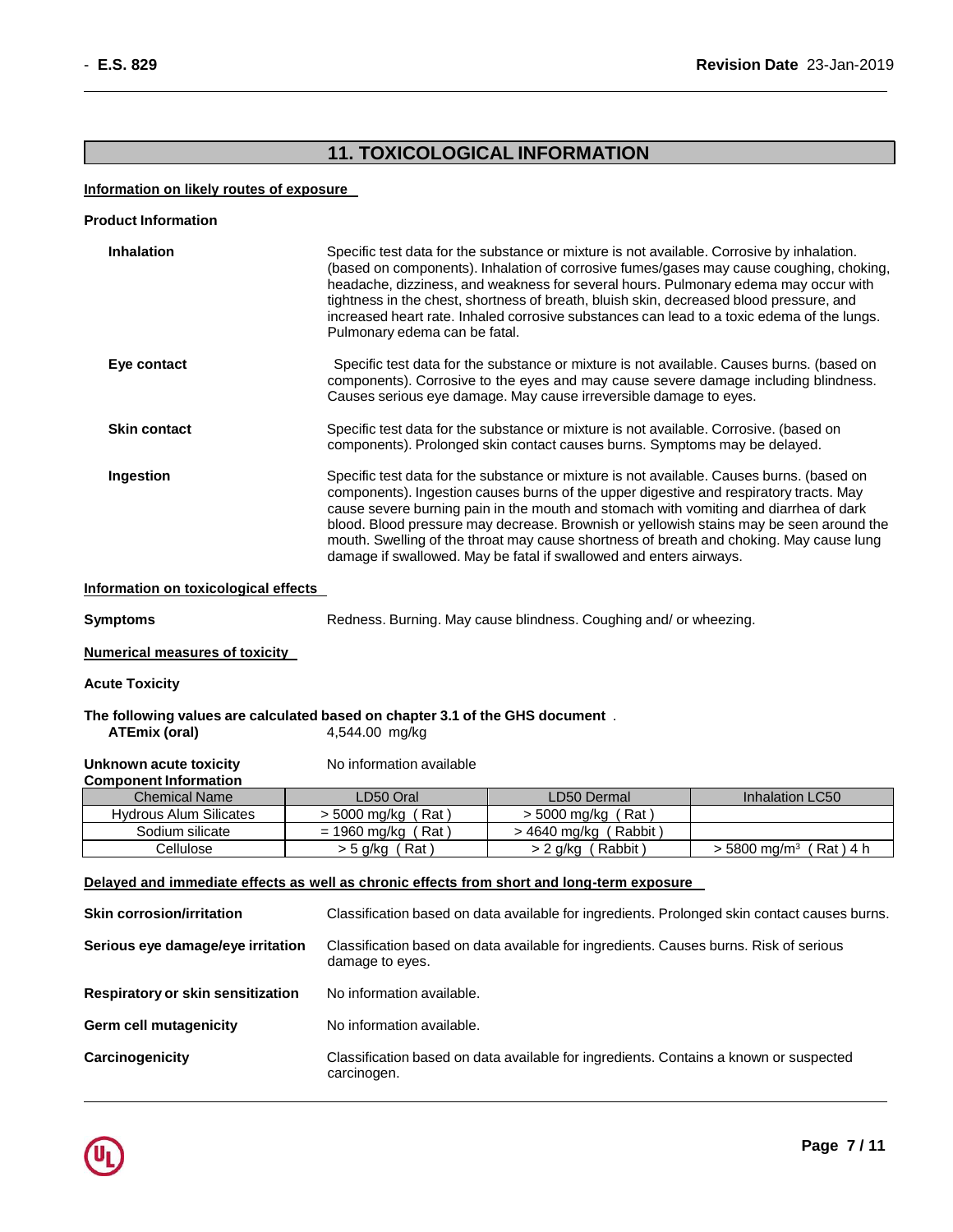|                                                                                                                                                                                                                                                                                                                                                                                                                                                   | The table below indicates whether each agency has ilsted any ingredient as a carcinogent.          |             |                        |             |  |
|---------------------------------------------------------------------------------------------------------------------------------------------------------------------------------------------------------------------------------------------------------------------------------------------------------------------------------------------------------------------------------------------------------------------------------------------------|----------------------------------------------------------------------------------------------------|-------------|------------------------|-------------|--|
| <b>Chemical Name</b>                                                                                                                                                                                                                                                                                                                                                                                                                              | <b>ACGIH</b>                                                                                       | <b>IARC</b> | <b>NTP</b>             | <b>OSHA</b> |  |
| <b>Hydrous Alum Silicates</b><br>1332-58-7                                                                                                                                                                                                                                                                                                                                                                                                        | A2                                                                                                 | Group 2B    | Reasonably Anticipated | х           |  |
| Quartz<br>14808-60-7                                                                                                                                                                                                                                                                                                                                                                                                                              | A2                                                                                                 | Group 1     | Known                  | X           |  |
| Legend<br><b>ACGIH (American Conference of Governmental Industrial Hygienists)</b><br>A2 - Suspected Human Carcinogen<br><b>IARC (International Agency for Research on Cancer)</b><br>Group 1 - Carcinogenic to Humans<br>Group 2B - Possibly Carcinogenic to Humans<br><b>NTP (National Toxicology Program)</b><br>Known - Known Carcinogen<br>OSHA (Occupational Safety and Health Administration of the US Department of Labor)<br>X - Present |                                                                                                    |             |                        |             |  |
| No information available.<br><b>Reproductive toxicity</b>                                                                                                                                                                                                                                                                                                                                                                                         |                                                                                                    |             |                        |             |  |
| <b>STOT - single exposure</b>                                                                                                                                                                                                                                                                                                                                                                                                                     | No information available.                                                                          |             |                        |             |  |
|                                                                                                                                                                                                                                                                                                                                                                                                                                                   | <b>STOT - repeated exposure</b><br>Causes damage to organs through prolonged or repeated exposure. |             |                        |             |  |
| No information available.<br><b>Aspiration hazard</b>                                                                                                                                                                                                                                                                                                                                                                                             |                                                                                                    |             |                        |             |  |
|                                                                                                                                                                                                                                                                                                                                                                                                                                                   |                                                                                                    |             |                        |             |  |

#### The table below indicates whether each agency has listed any ingredient as a carcinogen.

# **12. ECOLOGICAL INFORMATION**

**Ecotoxicity** The environmental impact of this product has not been fully investigated.

| <b>Chemical Name</b>                               | Toxicity to Algae         | <b>Toxicity to Fish</b>                                                                             | Toxicity to<br>Microorganisms | Daphnia Magna (Water<br>Flea) |  |
|----------------------------------------------------|---------------------------|-----------------------------------------------------------------------------------------------------|-------------------------------|-------------------------------|--|
| Sodium silicate                                    |                           | 96h LC50: = $3185$ mg/L<br>(Brachydanio rerio) 96h<br>LC50: 301 - 478 mg/L<br>(Lepomis macrochirus) |                               | 96h EC50: = $216$ mg/L        |  |
| <b>Persistence and Degradability</b>               | No information available. |                                                                                                     |                               |                               |  |
| <b>Bioaccumulation</b>                             |                           | There is no data for this product.                                                                  |                               |                               |  |
| <b>Mobility</b>                                    |                           | No information available.                                                                           |                               |                               |  |
| No information available.<br>Other adverse effects |                           |                                                                                                     |                               |                               |  |
| <b>13. DISPOSAL CONSIDERATIONS</b>                 |                           |                                                                                                     |                               |                               |  |

# **Waste treatment methods**

| Waste from residues/unused | Dispose of in accordance with local regulations. Dispose of waste in accordance with |
|----------------------------|--------------------------------------------------------------------------------------|
| products                   | environmental legislation.                                                           |
| Contaminated packaging     | Do not reuse empty containers.                                                       |

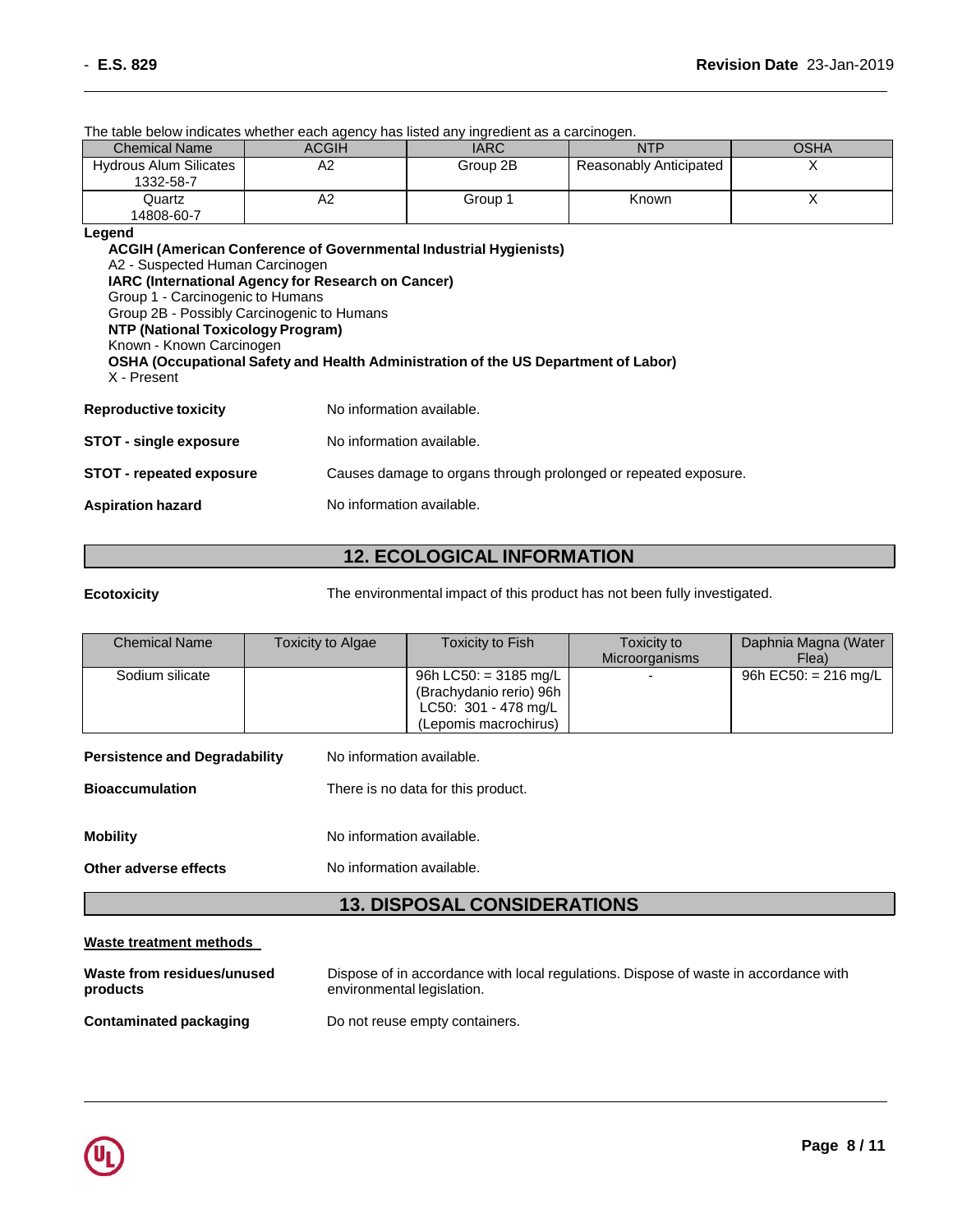# **14. TRANSPORT INFORMATION**

| <b>DOT</b>  | <b>NOT REGULATED</b> |
|-------------|----------------------|
| <b>TDG</b>  | Not regulated        |
| <b>MEX</b>  | <b>NOT REGULATED</b> |
| <b>ICAO</b> | <b>NOT REGULATED</b> |
| IATA        | Not regulated        |
| <b>IMDG</b> | Not regulated        |
| <b>RID</b>  | <b>NOT REGULATED</b> |
| <b>ADR</b>  | <b>NOT REGULATED</b> |
| ADN         | NOT REGULATED        |
|             |                      |

# **15. REGULATORY INFORMATION**

**Safety, health and environmental regulations/legislation specific for the substance or mixture** 

#### **International Regulations**

**Ozone-depleting substances (ODS)** Not applicable

**Persistent Organic Pollutants** Not applicable

**Export Notification requirements** Not applicable

| <b>International Inventories</b> |                                                   |
|----------------------------------|---------------------------------------------------|
| <b>TSCA</b>                      | Complies.                                         |
| <b>DSL/NDSL</b>                  | Complies.                                         |
| <b>EINECS/ELINCS</b>             | Complies.                                         |
| <b>ENCS</b>                      | Contact supplier for inventory compliance status. |
| <b>KECL</b>                      | Contact supplier for inventory compliance status. |
| <b>PICCS</b>                     | Contact supplier for inventory compliance status. |
| <b>AICS</b>                      | Complies.                                         |

**Legend** 

**TSCA** - United States Toxic Substances Control Act Section 8(b) Inventory

**DSL/NDSL** - Canadian Domestic Substances List/Non-Domestic Substances List

**EINECS/ELINCS** - European Inventory of Existing Chemical Substances/European List of Notified Chemical Substances

**ENCS** - Japan Existing and New Chemical Substances

**KECL** - Korean Existing and Evaluated Chemical Substances

**PICCS** - Philippines Inventory of Chemicals and Chemical Substances

**AICS** - Australian Inventory of Chemical Substances

# **US Federal Regulations**

#### **SARA 313**

Section 313 of Title III of the Superfund Amendments and Reauthorization Act of 1986 (SARA). This product does not contain any chemicals which are subject to the reporting requirements of the Act and Title 40 of the Code of Federal Regulations, Part 372

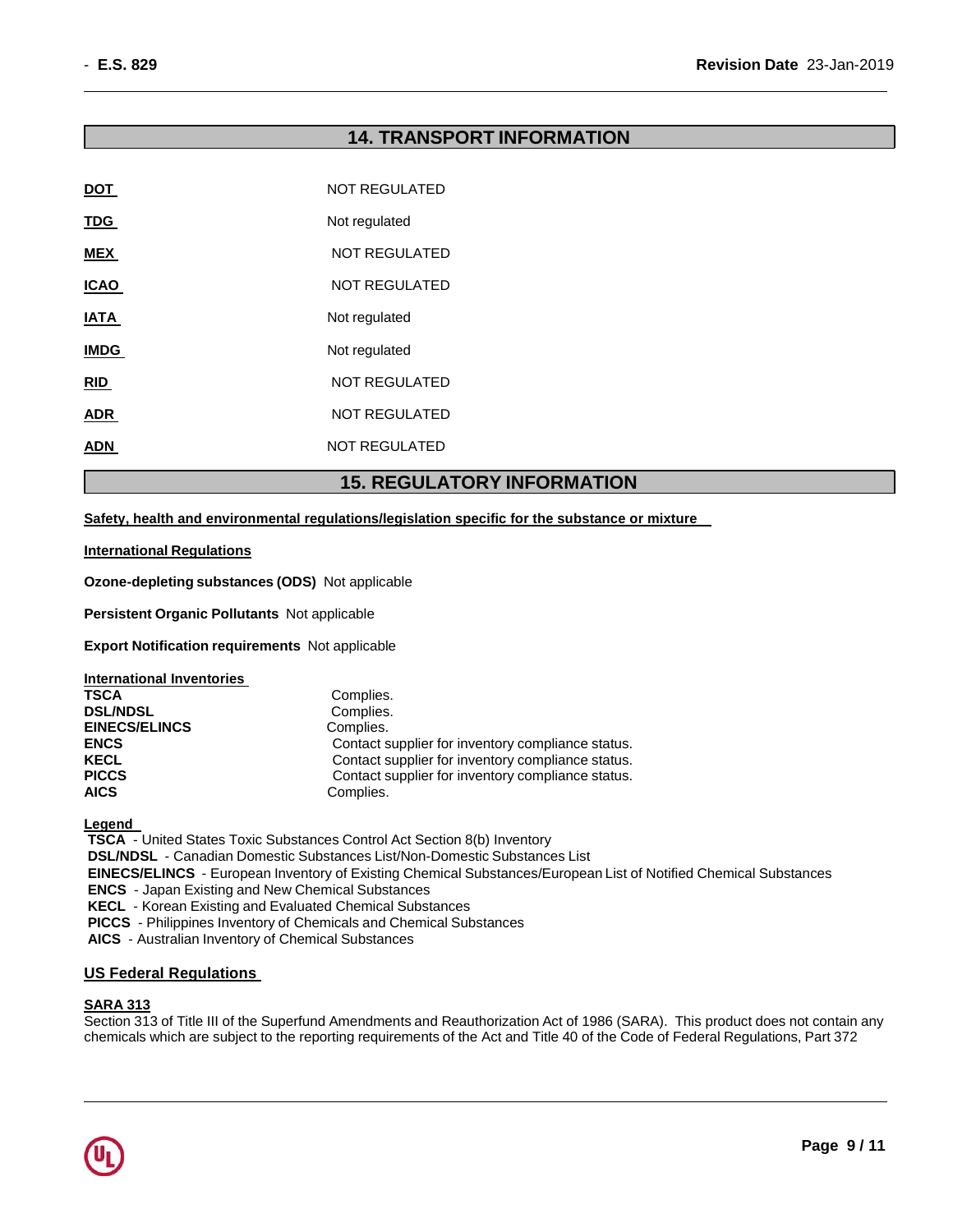| <b>Acute Health Hazard</b>        | Yes |
|-----------------------------------|-----|
| Chronic Health Hazard             | Yes |
| Fire Hazard                       | Nο  |
| Sudden release of pressure hazard | Nο  |
| <b>Reactive Hazard</b>            | N٥  |

# **CWA (Clean Water Act)**

This product does not contain any substances regulated as pollutants pursuant to the Clean Water Act (40 CFR 122.21 and 40 CFR 122.42)

#### **CERCLA**

This material, as supplied, does not contain any substances regulated as hazardous substances under the Comprehensive Environmental Response Compensation and Liability Act (CERCLA) (40 CFR 302) or the Superfund Amendments and Reauthorization Act (SARA) (40 CFR 355). There may be specific reporting requirements at the local, regional, or state level pertaining to releases of this material

## **US State Regulations**

### **California Proposition 65**

This product contains the following Proposition 65 chemicals.

| <b>Chemical Name</b>                    | <b>California Proposition 65</b>                              |
|-----------------------------------------|---------------------------------------------------------------|
| Refractory ceramic fibers - 142844-00-6 | carcinogen, 7/1/1990 (airborne particles of respirable size)  |
| Quartz - 14808-60-7                     | carcinogen, 10/1/1988 (airborne particles of respirable size) |

# **U.S. State Right-to-Know Regulations**

This product may contain substances regulated by state right-to-know regulations.

| <b>Chemical Name</b>          | <b>New Jersey</b> | Massachusett Pennsylvania Rhode Island |  | <b>Illinois</b> |
|-------------------------------|-------------------|----------------------------------------|--|-----------------|
|                               |                   |                                        |  |                 |
| <b>Hydrous Alum Silicates</b> |                   |                                        |  |                 |
| 1332-58-7                     |                   |                                        |  |                 |
| Quartz                        |                   |                                        |  |                 |
| 14808-60-7                    |                   |                                        |  |                 |
| Cellulose                     |                   |                                        |  |                 |
| 9004-34-6                     |                   |                                        |  |                 |

# **16. OTHER INFORMATION**

| <b>NFPA</b>                                      | <b>Health hazards 3</b>                                          | <b>Flammability 1</b>     | <b>Instability 0</b> | <b>Physical and Chemical</b><br><b>Properties -</b> |
|--------------------------------------------------|------------------------------------------------------------------|---------------------------|----------------------|-----------------------------------------------------|
| <b>HMIS</b><br><b>Chronic Hazard Star Legend</b> | Health hazards $3*$<br>* = Chronic Health Hazard                 | <b>Flammability 1</b>     | Physical hazards 0   | <b>Personal Protection X</b>                        |
| <b>Prepared By</b>                               | <b>Product Stewardship</b><br>Latham, NY 12110<br>1-800-572-6501 | 23 British American Blvd. |                      |                                                     |
| <b>Issuing Date</b>                              | 06-Jun-2017                                                      |                           |                      |                                                     |
| <b>Revision Date</b>                             | 23-Jan-2019                                                      |                           |                      |                                                     |
| <b>Revision Note</b>                             |                                                                  | No information available  |                      |                                                     |
| <b>Disclaimer</b>                                |                                                                  |                           |                      |                                                     |